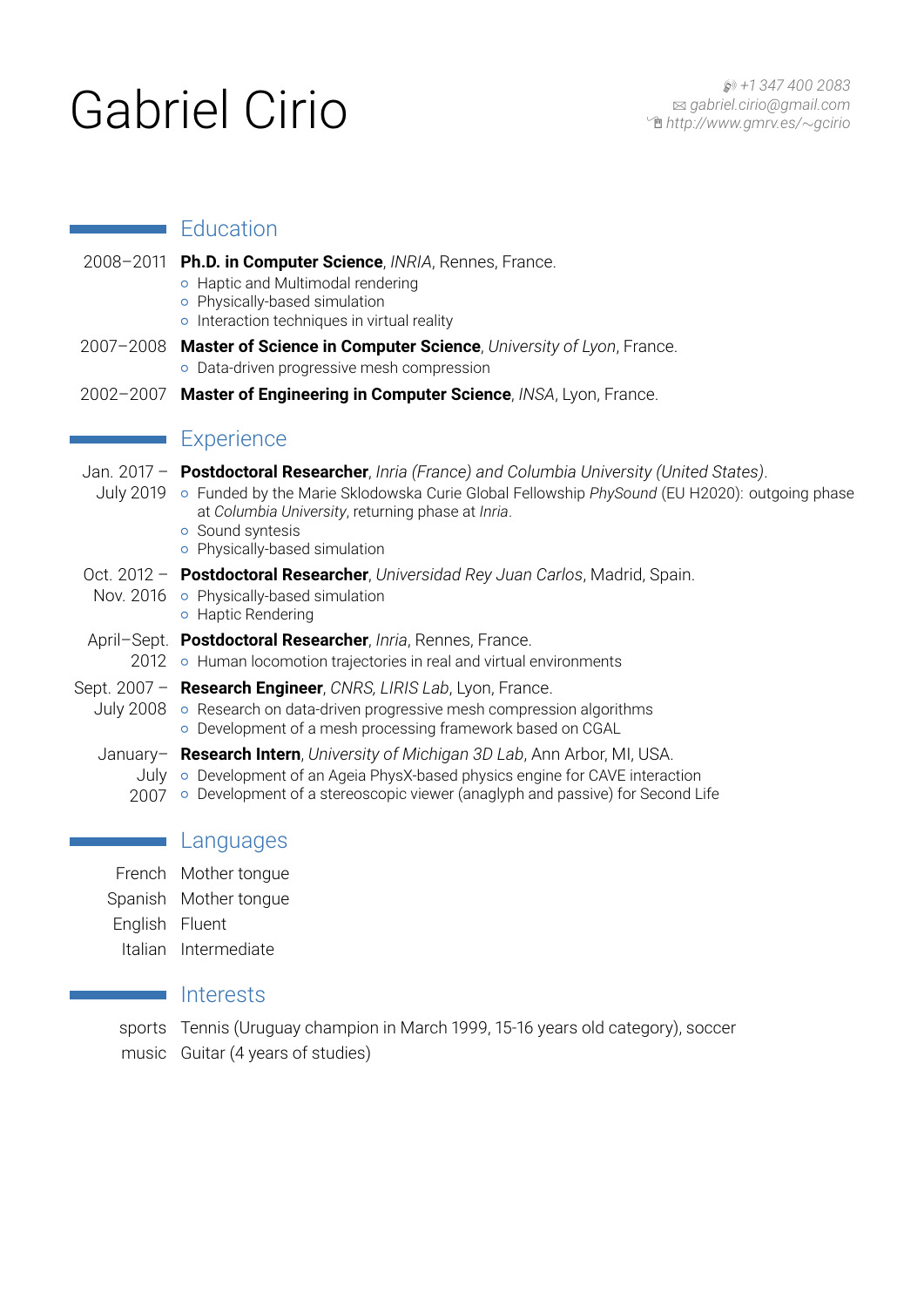# Academic Activities

## **Reviewing** *International Journals:*

- { IEEE Transactions on Visualization and Computer Graphics, IEEE Transactions on Haptics, ACM Transactions on Applied Perception, IEEE MultiMedia, ACM Journal on Computing and Cultural Heritage, ASME Journal of Computing and Information Science in Engineering *International Conferences:*
- { ACM SIGGRAPH Asia, IEEE Virtual Reality, Eurographics, Pacific Graphics, IEEE World Haptics, IEEE Haptics Symposium, EuroHaptics, ACM CHI, IEEE 3DUI

#### **Commitees** *Conference Program Committee member:*

- **IEEE World Haptics 2017**
- { EuroHaptics 2016 Demonstrations and Work in Progress
- { ACM Virtual Reality Software and Technology (VRST) 2015
- { IEEE Virtual Reality (VR) 2015
- { Spanish Conference on Computer Graphics 2014 & 2015
- { Eurographics 2013, Short Papers
- **Tutoring** *Ph.D. students:*
	- { Daniel Lobo (URJC Madrid, since 2014): *Self-occlusions in immersive Virtual Reality environments*
	- { Alvaro Pérez (URJC Madrid, 2012-2015): *Haptic rendering of soft finger contact Master students:*
	- { Daniel Lobo (URJC Madrid, 2013-2014): *Self-occlusions in immersive Virtual Reality environments*
	- { Fernando Hernández (URJC Madrid, 2012-2013): *Anisotropic Strain Limiting*
	- { Clément Nicolas (IFSIC Rennes, 2011): *Bimanual haptic interaction*
	- { Aurélien Le Gentil (INSA Rennes, 2010): *Haptic interaction with multistate media*
- **Teaching** *At INSA Rennes (98 hours):*
	- { Modeling for Biology Applications, Project Tutorials, M.Eng., Fall 2010
	- { C++ Language Labwork, B.Eng., Fall 2009 and 2010
	- { C Language Labwork, B.Eng., Fall 2008, 2009 and 2010
	- o Virtual Reality Labwork, M.Eng., Fall 2008
	- *At URJC Madrid (60 hours):*
	- { Virtual Reality and Interaction, M.Sc., Fall 2013 and 2014

### **Project** *European:*

- **involvment** o PhySound (European H2020 Marie Sklodowska Curie Global Fellowship), since 2017
	- { Wearhap (European FP7 ICT, [www.wearhap.eu](http://www.wearhap.eu)), 2013–2016
	- { Animetrics (European ERC Starting Grant, [mslab.es/grants/animetrics](http://mslab.es/grants/animetrics)), 2012–2016
	- { Natural Interactive Walking (European FET-Open, [www.niwproject.eu](http://www.niwproject.eu)), 2008–2011 *National:*
	- { Modelado inverso masivo de simulaciones a gran escala (Spain MINECO/FEDER), since 2016
	- { Digitanatomy (Spain MINECO), 2013-2016
	- o NIEVE (Inria, [www-sop.inria.fr/reves/NIEVE](http://www-sop.inria.fr/reves/NIEVE)), 2011
	- { OSCOS (French ANR), 2007–2008

Awards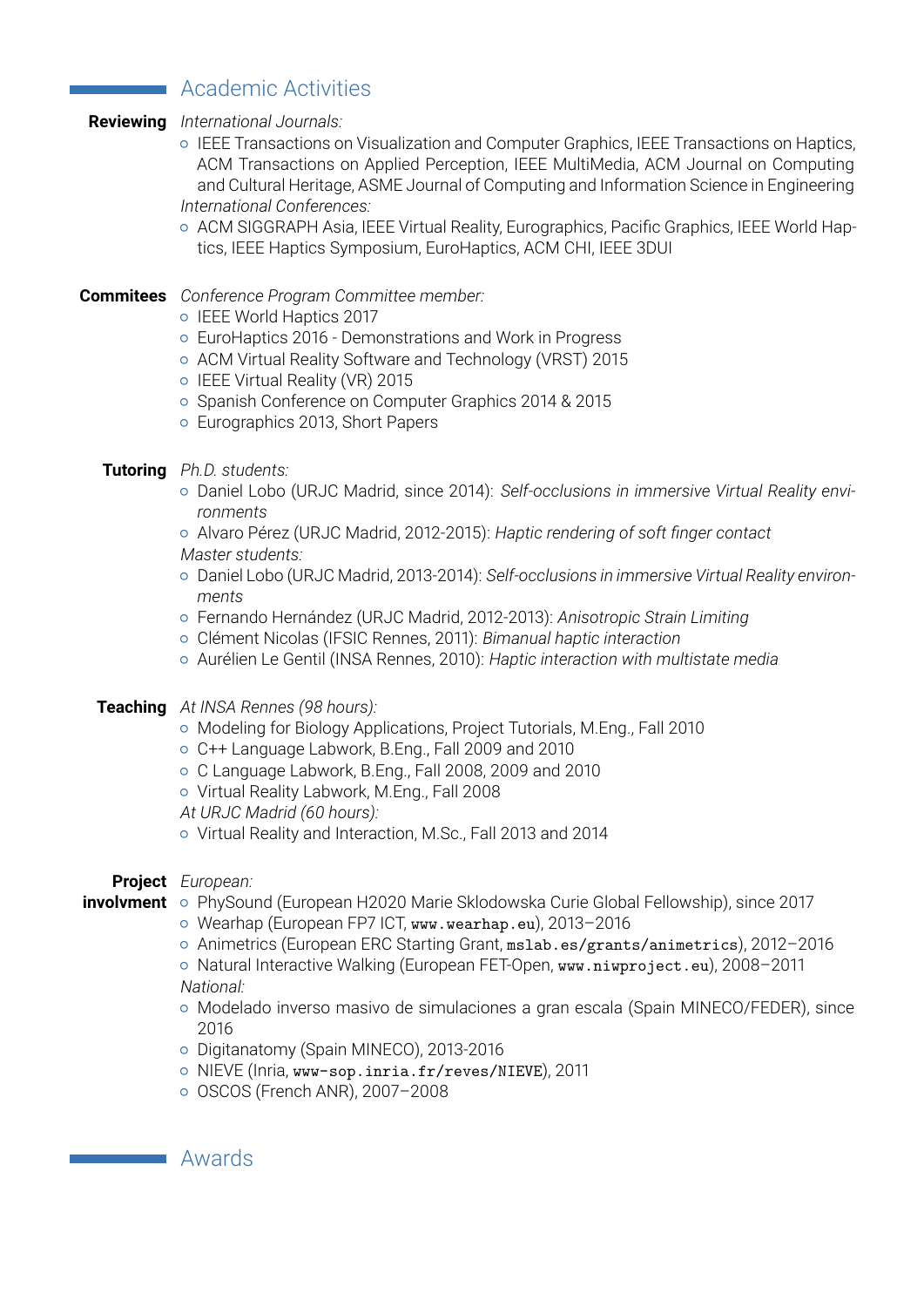Funding o Marie Sklodowska-Curie Individual Fellowship - Global, ENG Panel (221,000€, grant agree**awards** ment No 706708, Jan. 2016 to July 2019): Postdoctoral research fellowship funded by the European Union's Horizon 2020 Research and Innovation programme .

- { *Juan de la Cierva Spanish Postdoctoral Fellowship* (86,000e, Dec 2013 Nov 2016): meritbased fellowship for Postdoctoral researchers. Funded by the Spanish Ministerio de Economia y Competitividad.
- { *PhD mobility scholarship* (2400e, May Aug 2009): merit-based scholarship for PhD students covering the expenses of an international collaboration. Funded by the Universite Europeenne de Betagne
- { *Study abroad scholarship* (2600e, Sep 2006 Jun 2007): merit-based scholarship for University students covering the expenses of an international exchange program. Funded by the Region Rhone-Alpes (bourse Explo'ra).
- { *Bourse Major* (18,600e, Sep 2004 Aug 2007) : merit-based scholarship for international students covering the full expenses of University studies. Funded by the French Ministry of Foreign Affairs.
- { *Bourse d'Excellence* (12,400e, Sep 2002 Aug 2004): merit-based scholarship for international students covering the full expenses of University studies. Funded by the Agence pour l'Enseignement Français à l'Etranger.

# **Publications**

# **International Journals**

"Optimization-based Wearable Tactile Rendering", Alvaro Perez, Daniel Lobo, Francesco Chinello, **Gabriel Cirio**, Monica Malvezzi, Jose San Martin, Domenico Prattichizzo, Miguel A. Otaduy. *IEEE Transactions on Haptics*, to appear.

"Yarn-Level Cloth Simulation with Sliding Persistent Contacts", **Gabriel Cirio**, Jorge Lopez-Moreno and Miguel A. Otaduy. *IEEE Transactions on Visualization and Computer Graphics*, 23(2):1152–1162, 2017.

"Crumpling Sound Synthesis", **Gabriel Cirio**, Dingzeyu Li, Eitan Grinspun, Miguel A. Otaduy and Changxi Zheng. *ACM Transactions on Graphics (Proceedings of SIGGRAPH Asia)*, 35(6), 181:1–181:11, 2016.

"Sparse GPU Voxelization of Yarn-Level Cloth", Jorge Lopez-Moreno, David Miraut, **Gabriel Cirio** and Miguel A. Otaduy. *Computer Graphics Forum*, Wiley-Blackwell, 2015.

"Yarn-Level Simulation of Woven Cloth", **Gabriel Cirio**, Jorge Lopez-Moreno, David Miraut and Miguel A. Otaduy. *ACM Transactions on Graphics (Proceedings of SIGGRAPH Asia)*, 33(6), 207:1–207:11, 2014.

"Kinematic Evaluation of Virtual Walking Trajectories", **Gabriel Cirio**, Maud Marchal, Anne-Hélène Olivier and Julien Pettré. *IEEE Transactions on Visualization and Computer Graphics (Proceedings of IEEE Virtual Reality)*, 19(4), 671–680, 2013.

"Perceiving affordances in virtual reality: Influence of person and environmental properties in perception of standing on virtual grounds", Tony Regia-Corte, Maud Marchal, **Gabriel Cirio** and Anatole Lécuyer. *Virtual Reality*, 17–28, Springer-Verlag, 2013.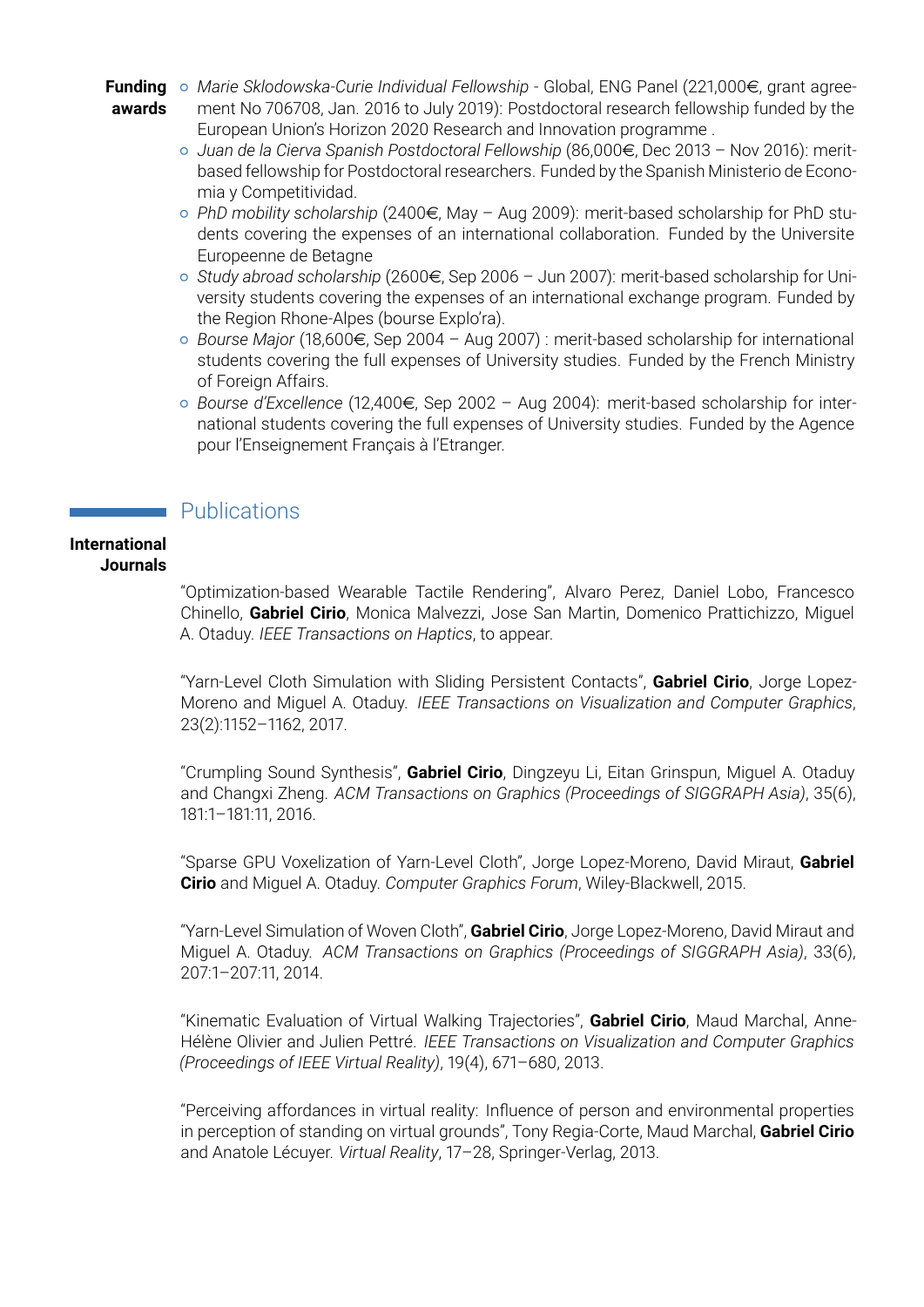"Vibrotactile Rendering of Splashing Fluids", **Gabriel Cirio**, Maud Marchal, Anatole Lécuyer and Jeremy R. Cooperstock. *IEEE Transactions on Haptics*, 6(1):117–122, 2013.

"Walking in a Cube: Novel Metaphors for Safely Navigating Large Virtual Environments in Restricted Real Workspaces", **Gabriel Cirio**, Peter Vangorp, Maud Marchal, Emanuelle Chapoulie, Anatole Lécuyer and George Drettakis. *IEEE Transactions on Visualization and Computer Graphics (Proceedings of IEEE Virtual Reality)*, 18(4):546–554, 2012.

"Six Degrees-of-Freedom Haptic Interaction with Fluids", **Gabriel Cirio**, Maud Marchal, Sébastien Hillaire and Anatole Lécuyer. *IEEE Transactions on Visualization and Computer Graphics*, 17(11):1714–1727, 2011.

#### **International Conferences**

"Efficient Nonlinear Skin Simulation for Multi-Finger Tactile Rendering", Alvaro Perez, **Gabriel Cirio**, Daniel Lobo, Francesco Chinello, Domenico Prattichizzo and Miguel A. Otaduy. In *Proceedings of IEEE Haptics Symposium*, pp. 155–160, 2016.

"Efficient Simulation of Knitted Cloth Using Persistent Contacts", **Gabriel Cirio**, Jorge Lopez-Moreno and Miguel A. Otaduy. In *Proceedings of ACM SIGGRAPH/Eurographics Symposium on Computer Animation*, pp. 55–61, 2015.

"Soft Finger Tactile Rendering for Wearable Haptics", Alvaro Perez, Daniel Lobo, Francesco Chinello, **Gabriel Cirio**, Monica Malvezzi, José San Martín, Domenico Prattichizzo and Miguel A. Otaduy. In *Proceedings of IEEE World Haptics*, pp. 327–332, 2015.

"A Virtual Reality Platform to Study Crowd Behaviors", Anne-Hélène Olivier, Julien Bruneau, **Gabriel Cirio** and Julien Pettré. In *The Conference in Pedestrian and Evacuation Dynamics (PED2014)*, Transportation Research Procedia, pp. 114–122, Elsevier, 2014.

"Six-DoF Haptic Interaction with Fluids, Solids, and their Transitions", **Gabriel Cirio**, Maud Marchal, Miguel A. Otaduy and Anatole Lécuyer. In *Proceedings of IEEE World Haptics*, pages 157–162, 2013.

"Strain Limiting for Soft Finger Contact Simulation", Alvaro Perez, **Gabriel Cirio**, Fernando Hernández, Carlos Garre and Miguel A. Otaduy. In *Proceedings of IEEE World Haptics*, pages 79–84, 2013.

"Novel Interactive Techniques for Bimanual Manipulation of 3D Objects with Two 3DoFHaptic Interfaces", Anthony Talvas, Maud Marchal, Clément Nicolas, **Gabriel Cirio**, Mathieu Emily and Anatole Lécuyer. In *Proceedings of EuroHaptics, Lecture Notes in Computer Science*, pages 552–563, 2012.

"Virtual Chromatic Percussions Simulated by Pseudo-Haptic and Vibrotactile Feedback", Taku Hachisu, **Gabriel Cirio**, Maud Marchal, Anatole Lécuyer and Hiroyuki Kajimoto. In *Proceedings of ACM International Conference on Advances in Computer Entertainment Technology*, pages 21–25, 2011.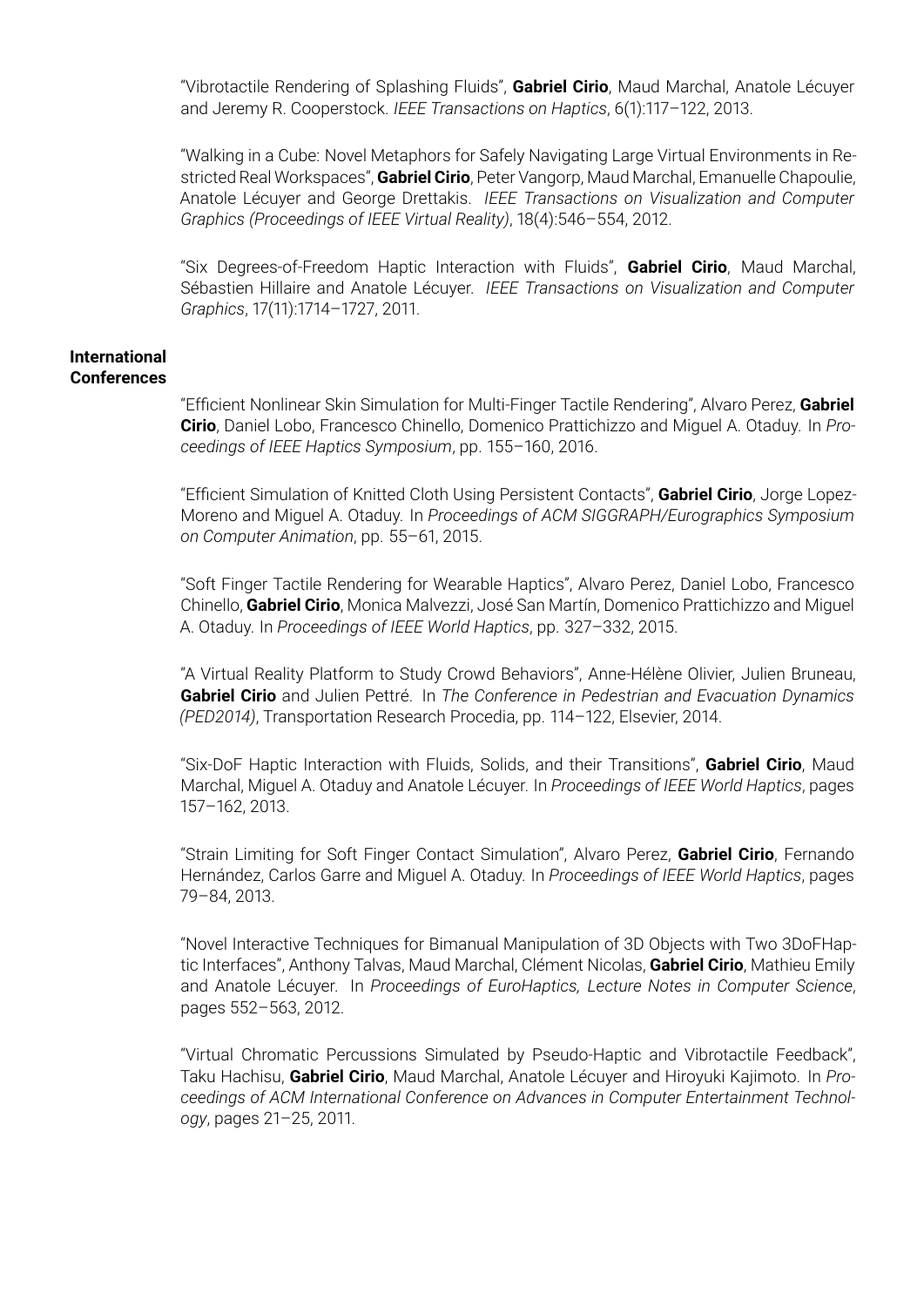"Tap, squeeze and stir the virtual world: Touching the different states of matter through 6DoF haptic interaction", **Gabriel Cirio**, Maud Marchal, Aurélien Le Gentil and Anatole Lécuyer. In *Proceedings of IEEE Virtual Reality Short Papers*, pages 123–126, 2011.

"Data-Driven Progressive Mesh Compression Using Associated Properties", **Gabriel Cirio**, Guillaume Lavoué and Florent Dupont (2010). In *Springer Communications in Computer and Information Science (Proceedings of GRAPP 2010)*, pages 217–223, 2011.

"Walking Up and Down in Immersive Virtual Worlds: Novel Interaction Techniques Based on Visual Feedback", Maud Marchal, Anatole Lécuyer, **Gabriel Cirio**, Laurent Bonnet and Mathieu Emily. In *Proceedings of IEEE Symposium on 3D User Interfaces*, pages 19–26, 2010.

"The magic barrier tape: a novel metaphor for infinite navigation in virtual worlds with a restricted walking workspace", **Gabriel Cirio**, Maud Marchal, Tony Regia-Corte and Anatole Lécuyer. In *Proceedings of ACM Symposium on Virtual Reality Software and Technology*, pages 155–162, 2009.

#### **National Conferences**

"GPU Visualization and Voxelization of Yarn-Level Cloth", Jorge Lopez-Moreno, **Gabriel Cirio**, David Miraut and Miguel A. Otaduy. In *Spanish Computer Graphics Conference (CEIG)*, 2014.

"Anisotropic Strain Limiting", Fernando Hernandez, **Gabriel Cirio**, Alvaro Perez and Miguel A. Otaduy. In *Spanish Computer Graphics Conference (CEIG)*, 2013.

#### **Book Chapters**

"Visual Vibrations to Simulate Taps on Different Materials", Taku Hachisu, **Gabriel Cirio**, Maud Marchal, Anatole Lécuyer, Hiroyuki Kajimoto. In "Haptic Interaction - Perception, Devices and Applications", ed. H. Kajimoto, H.Ando, K.U. Kyung. Lecture Notes in Electrical Engineering, *Springer*, ISBN 978-4-431-55689-3, 2015.

"Soft Skin Simulation for Wearable Haptic Rendering", **Gabriel Cirio**, Alvaro Perez and Miguel A. Otaduy. In "Fundamentals of Wearable Computers and Augmented Reality, Second Edition", ed. W. Barfield. *CRC Press*, ISBN 978-1-4822-4350-5, 2015.

"3D Interaction Techniques for Bimanual Haptics in Virtual Environments", Anthony Talvas, Maud Marchal, **Gabriel Cirio**, and Anatole Lécuyer. In "Multi-finger Haptic Interaction", ed. I. Galiana, M. Ferre. *Springer*, ISBN 978-1-4471-5204-0, 2013.

"Multimodal Rendering of Walking over Virtual Grounds", Maud Marchal, **Gabriel Cirio**, Yon Visell, Federico Fontana, Stefania Serafin, Jeremy. R. Cooperstock, and Anatole Lécuyer. In "Human Walking in Virtual Environments", ed. F. Steinicke, Y. Visell, J. Campos, A. Lécuyer. *Springer*, ISBN 978-1-4419-8432-6, 2013.